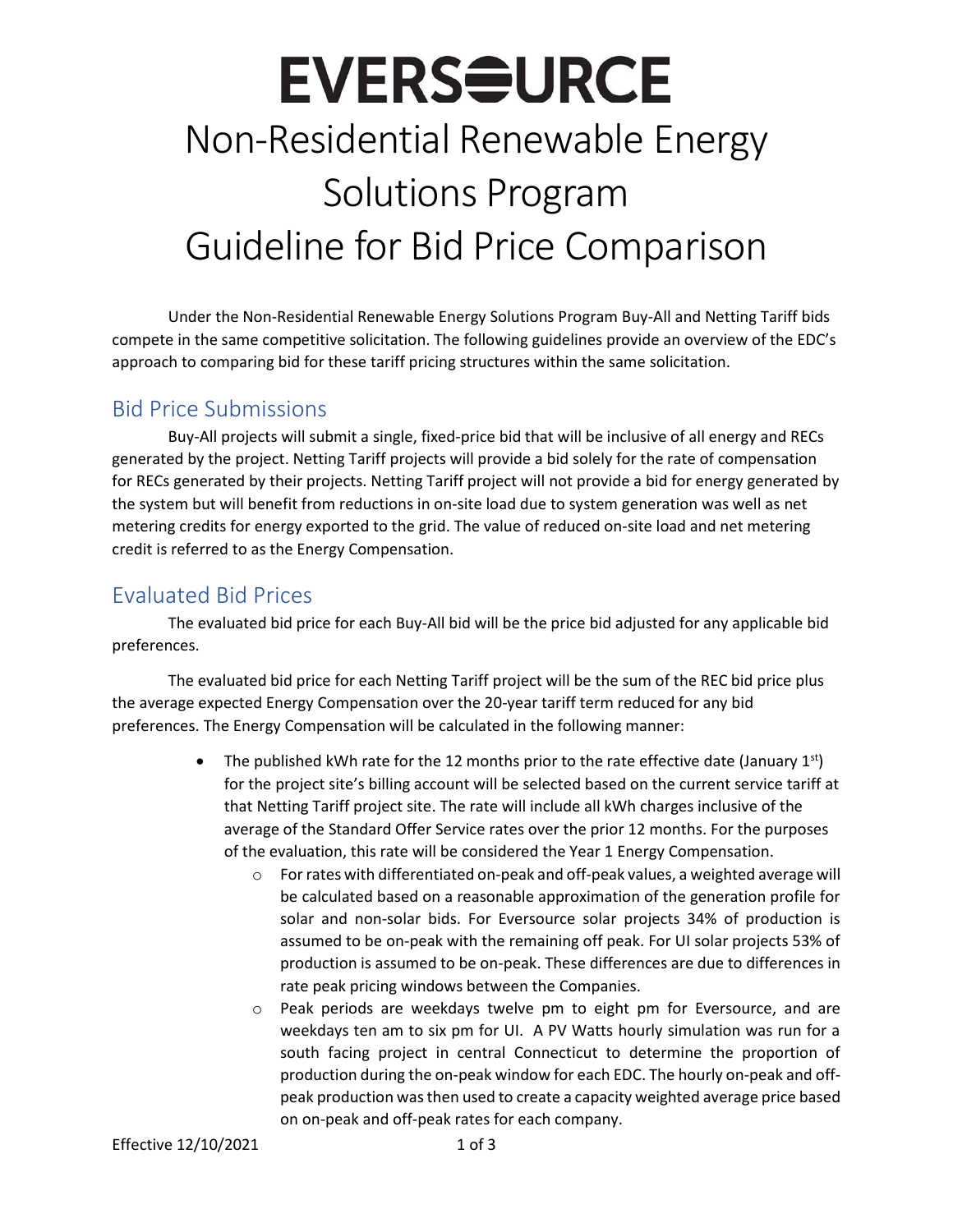## **EVERS<del>Q</del>URCE**

- o For both companies 24% of non-solar production is assumed to be on-peak as these projects are assumed to operate with high capacity factors during both peak and off-peak periods. A similar methodology was used to calculate the blended on-peak and off-peak rates for non-solar projects.
- The Year 1 Energy Compensation will be escalated by 2.5% per year to determine a schedule of estimated Energy Compensation for the tariff life of the project.
- The 20-year average Energy Compensation will be calculated.

For Netting Tariff projects, the 20-year net present Energy Compensation will be added to the bid REC price in order to determine the total project bid price. This total project bid price will be reduced by any applicable bid preferences in order to determine the final bid price for solicitation evaluation purposes.

The calculated Energy Compensation for Netting Tariff bids are intended for bid evaluation purposes only. Netting Tariff projects will receive net metering credits and avoided energy costs based on the actual retail rates applicable to the project site host. Actual rates may be higher or lower than calculated Energy Compensation.

The EDCs shall post a spreadsheet tool that allows bidders to calculate final evaluated bid prices based on their submitted bid prices. The calculator will include the updated Energy Compensation that will be used by the EDC in the evaluation process.

### Negative REC Bids

In order to allow bidders to submit Netting Tariff bids that are lower than the calculated Energy Compensation, bidders may submit negative price REC bids. In the event a project submitting a negative REC bid is awarded a contract, the EDCs will invoice the system owner, the customer of record or another designated entity an annual negative REC charge based on the total production of the system as measured by the EDC-owned REC meter. Negative REC invoices will be sent annually in March.

The EDCs are instituting a three-strike system for customers that fail to make timely negative REC payments. If the customer misses their negative REC payment due date by more than six (6) months for three (3) consecutive years, the EDCs shall terminate the project's eligibility. Further, the EDCs will charge a late payment penalty of up to 50 percent of the missed negative REC payments for payments made more than six (6) months late.

### Example Rate Calculations

The following shows example rate comparisons for a solar project under three Eversource rates<sup>1</sup>. The highlighted cells are bid prices provided by bidders while all other cells are calculated based on the processes discussed in this guideline.

<sup>1</sup> Although some Bidders may obtain generation service through a retail supplier, the EDCs will not factor those rates into the bid evaluation at this time. The EDCs will, however, allow Bidders to provide their actual generation rate in the bid portal in accordance with the instructions in Section III.B.2. of PURA's November 3, 2021 Decision in Docket No. 21-08-03 to "…add a data field for customers to provide their actual generation service rate" in the bid portal.